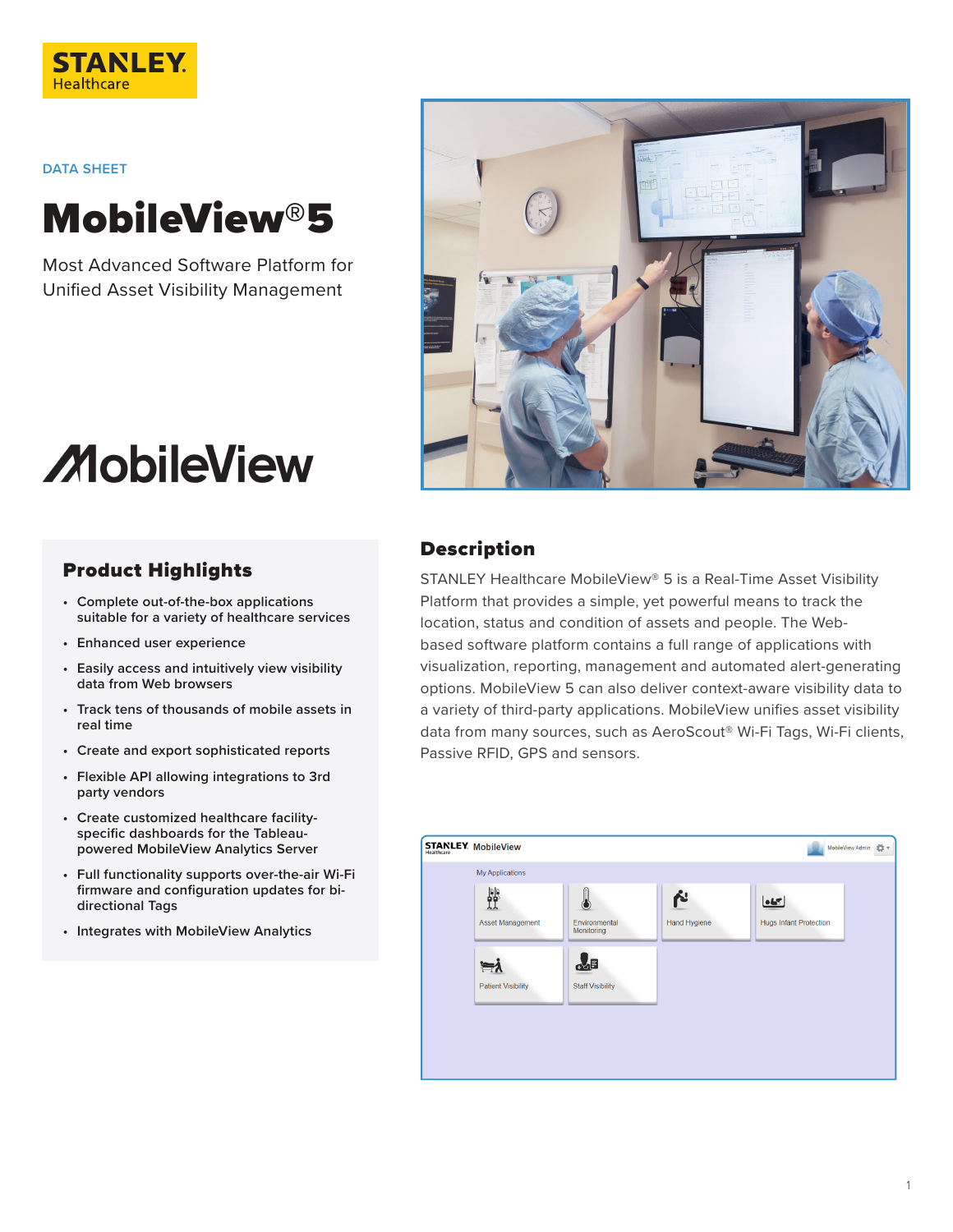## Key Features

#### *Unified Asset Visibility*

Integrate numerous location data sources (e.g., Active RFID, Passive RFID, sensors, GPS); apply a single, consistent set of rules to all enterprise-wide location and status data.

#### *Intuitive Asset Visualization*

MobileView includes an easy-to-use, Web-based tool to find and view asset location, status and condition information in real-time or as an historical trail. Access this information from standard Web browsers as well as handheld devices and smart phones.

#### *Automated Business Processes*

Easily create sophisticated, rules-based events and alerts triggered by asset location, status and condition to automate and improve everyday processes.

#### *Advanced Reporting Functions*

Query, export, automate and print built-in and custom reports, detailing asset inventory, utilization, historical location and more.

#### *Complete Applications and Solutions*

MobileView's application suite is suitable for a wide variety of healthcare use cases. Applications include Patient Visibility, Hand Hygiene, Hugs infant protection, Temperature and Humidity Monitoring, Inventory Management, Asset Utilization, Par Level Management, Staff Protection and more.

#### *Flexible, Standards-based Development Platform*

MobileView is both an end-user application and visibility platform, with a sophisticated modular design and an open API for developers to build and integrate their own healthcare industry solutions. MobileView's SOAP (Simple Object Oriented Protocol) API communicates bi-directionally with many third-party applications, delivering visibility data wherever you need it most.

#### *Enterprise Grade Platform*

MobileView supports tens of thousands of assets through a modular and scalable architecture, with high availability and clustering capabilities. MobileView centrally manages dozens of distributed sites and supports enterprise databases.

## MobileView Modules

## Asset Locator

- Simple single-button search or multiple criteria search on a Web-based PC, handheld device or smartphone
- View maps with assets in motion, historical trails, and tooltips with additional asset data (e.g., status and alerts). 3D views of the entire facility show asset and alert information summaries at both building and floor levels.
- Easy to configure and save favorite search queries for quick recall

## Event and Alert Manager

- Trigger configurable event types entrance / exit, overflow storage, dwell / absence, temperature, humidity, motion, par level, tag battery level, and more.
- Wizard-based event creation tool requires no coding
- External alerts sent to Web Services, email, http post, JMS queue, phones, pagers and XML
- Enterprise-grade Complex Event Processing (CEP) technology capable of processing tens of thousands of events simultaneously

## Reports

- Out-of-the-box scheduled and on-demand reports (e.g., utilization, inventory, par levels, temperature trending)
- Tabular or graphical report views
- Built-in tools for new report type creation

#### Management Tools

- Easily populate and store intelligence about assets and physical locations, including categorization, icons, images and named zones
- Drawing tools and zone creation wizard for logical zoning
- Single sign-on and authentication through LDAP (Lightweight Directory Access Protocol) and Active Directory integration
- Role-based access control model for added permission security
- Integrated monitoring tool that provides notifications on system health via email directly to STANLEY or to recipients within the hospital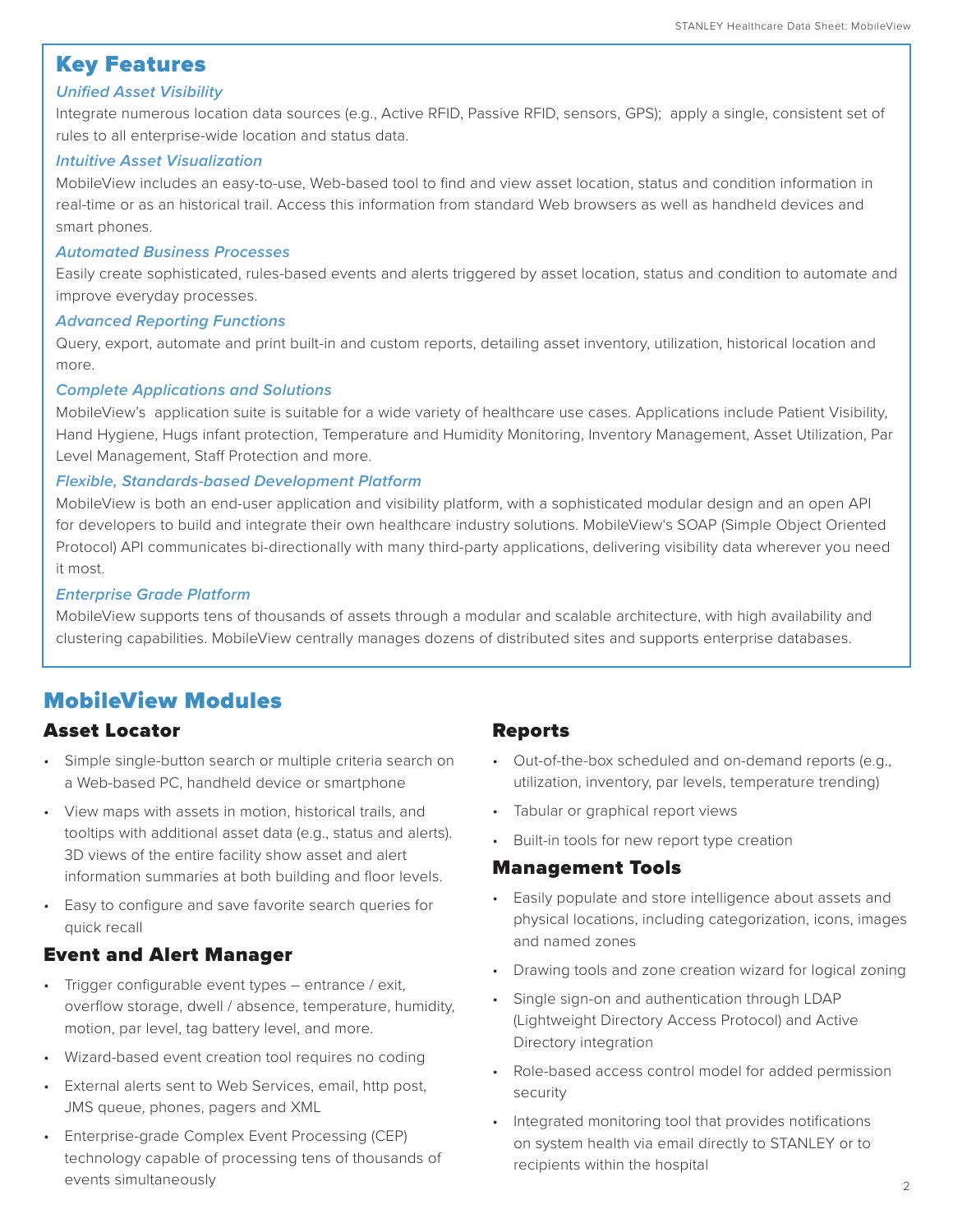## MobileView Gateways

MobileView integrates visibility data from many sources, unifying an enterprise's asset location, status and condition information sources. MobileView accepts and acts upon the following types of information:

- Real-Time Location (RTLS) of Wi-Fi Tags and Wi-Fi clients
- GPS location data, communicated over Wi-Fi by AeroScout Wi-Fi GPS Tags
- Passive RFID (EPC standard)
- Ultra-wideband (UWB)
- Telemetry data, communicated over Wi-Fi
- Sensor data, communicated over Wi-Fi by AeroScout Wi-Fi Sensor Tags
- Ultrasound location data

## Integration

- Open SOAP API and out-of-the-box adapters for integration with third-party applications (e.g., ERP, Asset Management systems, Security systems, OR and ED management systems, Medical Device management systems)
- Integrated Asset Locator map view triggers asset (and asset group) search in MobileView's Asset Locator via a third-party application. Accessing MobileView tools from other applications is seamless.
- MobileView 5 supports Mobile Instant Notifier for iOS as well as Mobile Asset Locator for iOS

## MobileView Analytics and Data Warehouse

- MobileView Analytics revolutionizes facility operational data (location, events and status as well as asset and person properties) by transforming information into actionable insight – unlocking the power of MobileView's RTLS data
- MobileView Analytics is powered by Tableau the data visualization industry leader – and offers a comprehensive solution for flexible but simple-to-develop analytics

## Support for Bi-directional Tags

• MobileView 5 supports T12, T14 and T15 family bidirectional Tags. MobileView manages firmware and configuration updates. Updating tags via the Wi-Fi network eliminates the need to 'gather in' tags to perform on-site tag upgrades and configuration changes.

## Applications

## New Application Framework

Each MobileView application is installed and licensed separately. Asset categories and Event types are assigned to specific applications.

## Asset Management

Asset Management automates the current manual processes that most healthcare facilities have for managing their capital and rental equipment. Mobile equipment (e.g., infusion pumps, defibrillators, portable X-Ray equipment, beds, and wheelchairs) are tagged with AeroScout® Wi-Fi Tags. The tags periodically (every few seconds or minutes) report their location over the Wi-Fi network. Wi-Fi access points receive the tag signals which are then collected by a location engine. This information is then used to determine the location of the tag. This allows hospitals to improve asset utilization and purchase, increase staff efficiency by reducing search times, theft and loss reduction, and improved equipment availability.

## Environmental Monitoring

This solution automates environmental monitoring of critical perishables such as blood, drugs, vaccines, food, and tissue samples by providing real-time information on temperature, and immediate alerting when out-of-range conditions exists. The solution can also be used in data centers and network closets where sensitive electronic equipment is monitored, or in blanket warmers and food delivery carts. In addition, Environmental Monitoring enables humidity monitoring of patient, storage, and operating rooms.

## Hugs® Infant Protection

A nurse-driven technology designed to prevent infant abduction from hospitals. Infants registered in Hugs are continually monitored in MobileView.

Hugs protects exits, automatically admits new infants, and issues alerts when tags are silent for more than 20 seconds. Infant tags are tamper-resistant and also issue a signal when a tag band is too loose.

Hugs requires installing a dedicated license on MobileView.

## Patient Visibility

Proactive real-time patient and staff monitoring for managers improves operational efficiency of daily activities.

The dedicated Home screen provides a Unit Map view showing rooms, patients and statuses in addition to a Lists view display. Dedicated Locator, Reports and Alerts modules are also available.

A powerful management dashboard provides visibility into department activities and patient-staff interaction statistics, highlighting gaps and enabling improved workflows.

Patient Visibility requires a separate license and installation.